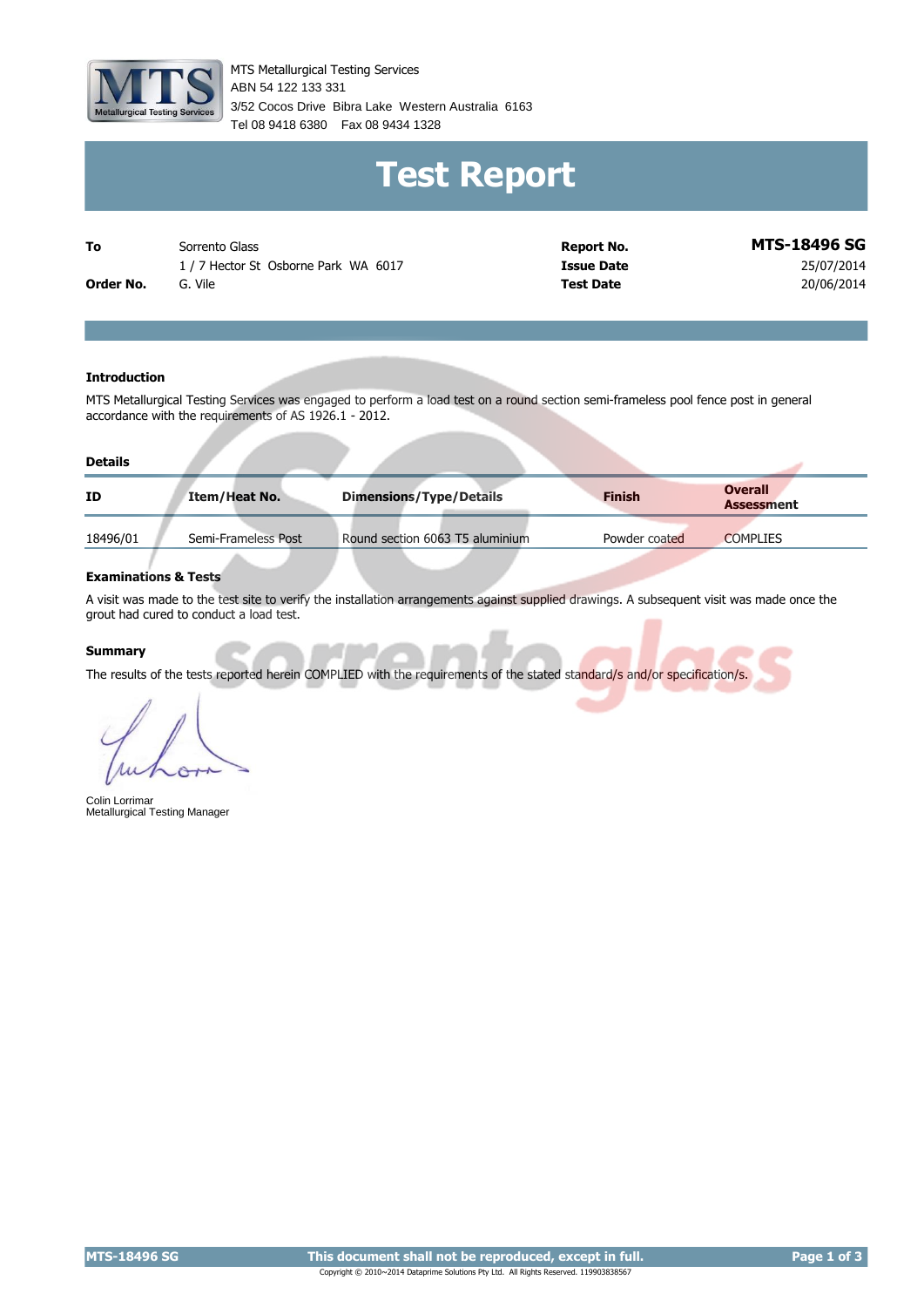

MTS Metallurgical Testing Services 3/52 Cocos Drive Bibra Lake Western Australia 6163 Tel 08 9418 6380 Fax 08 9434 1328 ABN 54 122 133 331

### **Results**



Details of the round section extrusion.



The post was installed in accordance with the details of this drawing, modified to suit the 100mm thick floor at the test site.